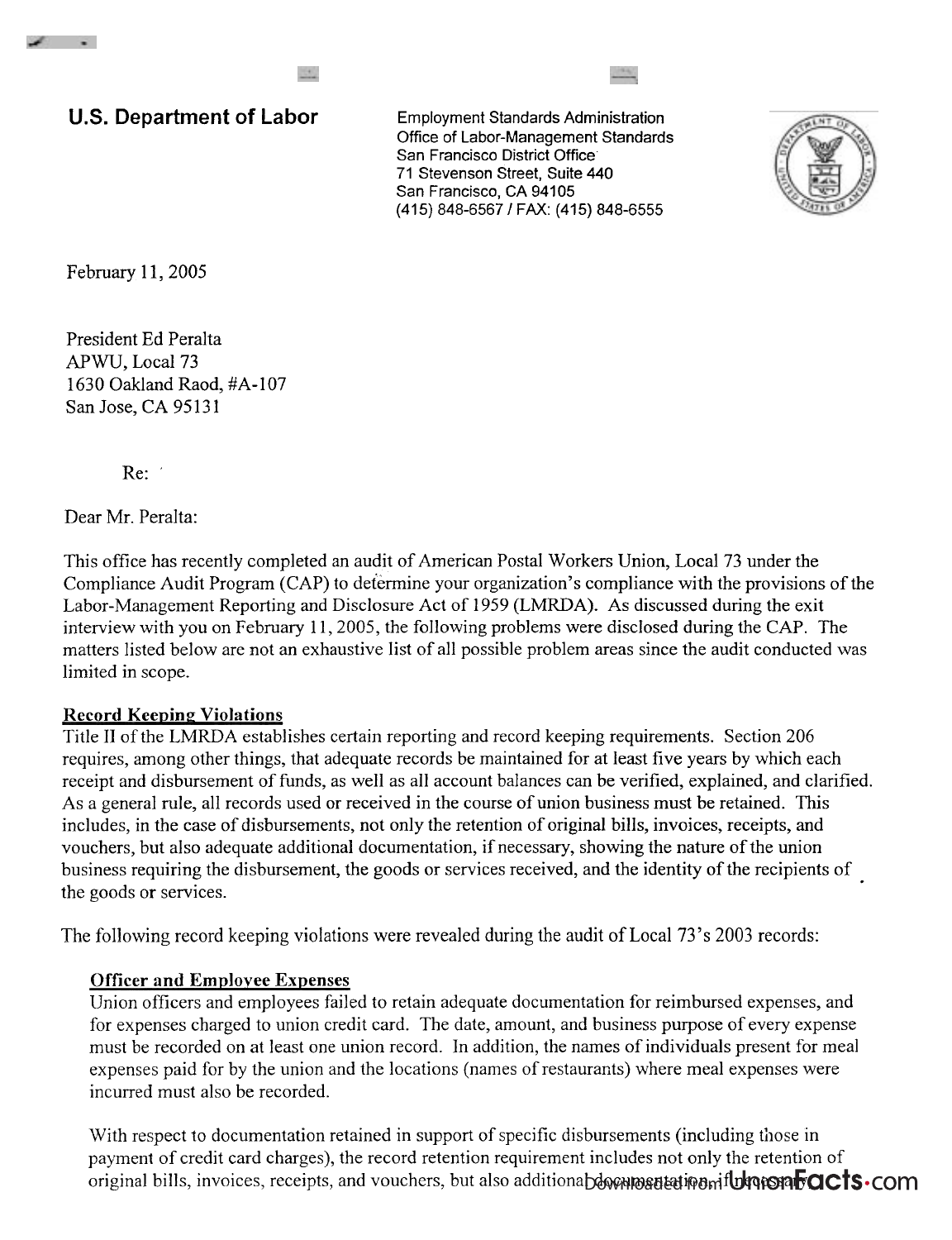showing the nature of the union business requiring the disbursement, the goods or services received, and all the recipients of the goods or services. In most instances, this documentation requirement can be most easily satisfied with a sufficiently descriptive receipt. If a receipt is not sufficiently descriptive, a note can be written on it providing the additional information. **An** exception may be made only in those cases where 1) other equally descriptive documentation has been maintained, and 2) there is evidence of actual oversight and control over disbursements. For the audit year, Local 73 maintained 135 receipts for the 209 credit card charges. Moreover, many checks were issued without supporting documentation.

 $\frac{1}{2} \left( \frac{1}{2} \right) \left( \frac{1}{2} \right) \left( \frac{1}{2} \right) \left( \frac{1}{2} \right) \left( \frac{1}{2} \right) \left( \frac{1}{2} \right) \left( \frac{1}{2} \right) \left( \frac{1}{2} \right) \left( \frac{1}{2} \right) \left( \frac{1}{2} \right) \left( \frac{1}{2} \right) \left( \frac{1}{2} \right) \left( \frac{1}{2} \right) \left( \frac{1}{2} \right) \left( \frac{1}{2} \right) \left( \frac{1}{2} \right) \left( \frac$ 

As agreed, provided that Local 73 maintains adequate documentation for its disbursements in the future, no additional enforcement action will be taken regarding this violation.

#### Reporting Violations

**ASS 2012 12:00 12:00** 

The CAP disclosed a violation of LMRDA section 201(b), because the Labor Organization Annual Report (Form LM-2) filed by Local 73 for fiscal year ending December 31,2003 was deficient in the following area:

### **LM-2** Schedule 9 (A11 Officers **and** Disbursements to Officers)

Local 73 failed to include some reimbursements to officers and employees in the amounts reported in Schedule 9 (All Officers and Disbursements to Officers). Such payments appear to have been erroneously reported in Schedules 13 (Office and Administrative Expenses) and Schedule 15 (Other Expenses).

Direct disbursements to officers and employees for reimbursement of expenses incurred while conducting union business must be reported in Column F of Schedule 9 (Disbursements for Official Business). In addition, indirect disbursements made to another party (such as a credit card company) for business expenses incurred by union personnel must also be reported in Column F of Schedule 9. However, indirect disbursements for business expenses incurred for transportation by a public carrier (such as an airline) and for temporary lodging expenses incurred while traveling on union business must be reported in Schedule 13 (Office and Administrative Expenses). Any direct or indirect disbursements to union personnel for expenses not necessary for conducting union business must be reported in Column G of Schedule 9 (Other Disbursements).

It will be necessary for Local 73 to file amended LM-2 report for 2003 to correct the deficient item discussed above. The necessary reporting forms and instructions are enclosed for your use. You may also use the new electronic forms software available from OLMS to complete the amended reports. One copy of the amended report should be submitted to this office at the above address as soon as possible, but no later than 03/04/05. Before mailing, review the report thoroughly to be sure it is complete, accurate, and signed properly with original signatures.

## Other Issues

Countersignature (Signing Blank Checks)

Downloaded from UnionFacts.com